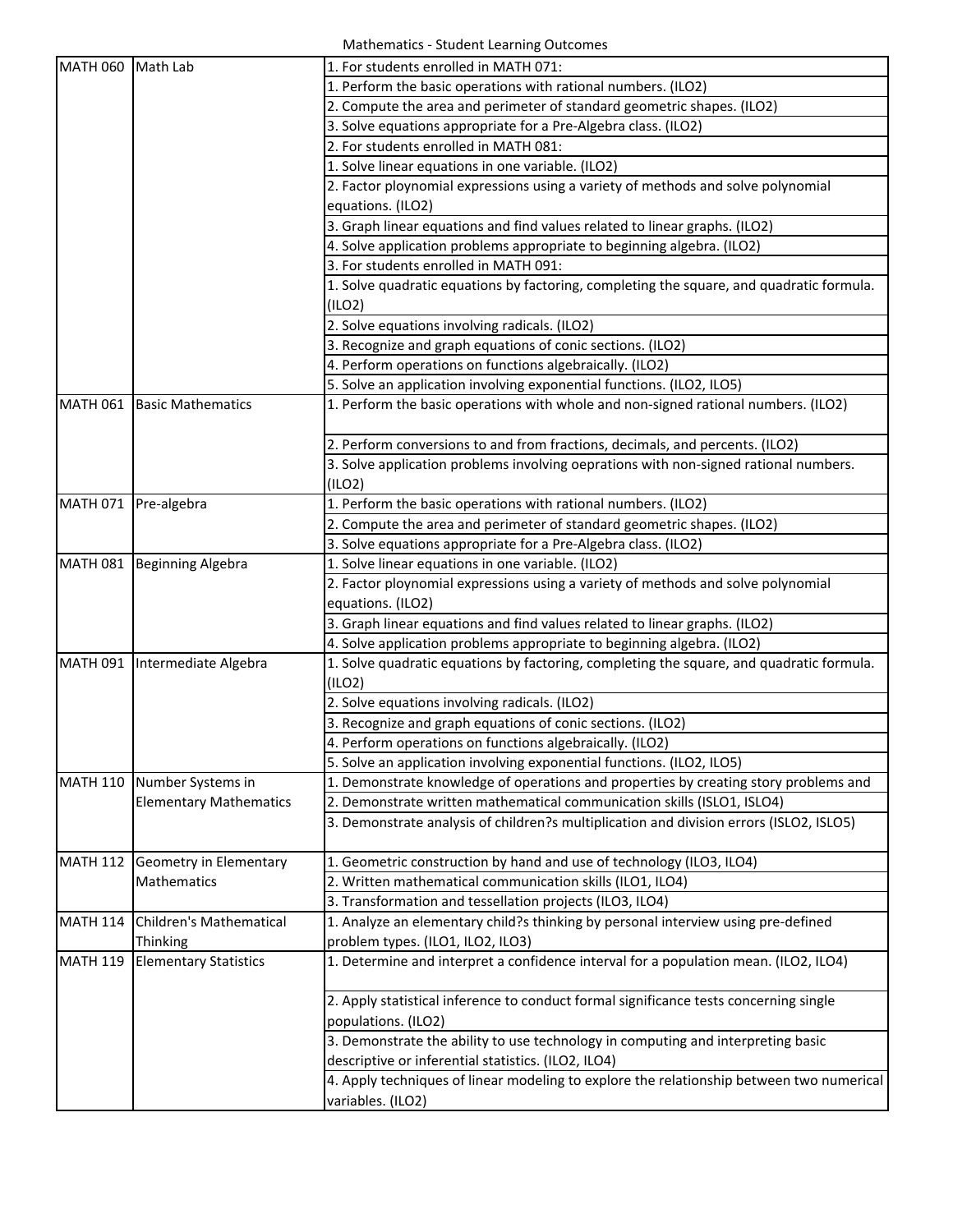Mathematics ‐ Student Learning Outcomes

|                 | MATH 122 Finite Mathematics                 | 1. demonstrate the application of matrix math by encoding and decoding a message using<br>a matrix and technology. (ILO2) |
|-----------------|---------------------------------------------|---------------------------------------------------------------------------------------------------------------------------|
|                 |                                             | 2. will calculate and interpret the probability of everyday events. (ILO2)                                                |
|                 |                                             | 3. apply techniques from the mathematics of finance to a real world situation. (ILO2)                                     |
| <b>MATH 140</b> | Trigonometry                                | 1. verify trigonometric identities (ILO2)                                                                                 |
|                 |                                             | 2. Solve a triangle given two sides and the angle in between. (ILO2)                                                      |
|                 |                                             | 3. Show understanding in solving trigonometric equations (ILO2)                                                           |
| <b>MATH 150</b> | College Algebra                             | 1. Graph rational functions. (ILO2)                                                                                       |
|                 |                                             | 2. Solve a linear programming problem. (ILO1, ILO2)                                                                       |
|                 |                                             | 3. Solve an application problem involving exponential growth or decay. (ILO1, ILO2, ILO4)                                 |
|                 |                                             | 4. Perform vertical and horizontal transformations of a basic graph. (ILO2)                                               |
| <b>MATH 170</b> | Introductory Calculus with                  | 1. Demonstrate an understanding of the relationship between slope, average rate of                                        |
|                 | Applications                                | change, instantaneous rate of change, and the derivative. (ILO2)                                                          |
|                 |                                             | 2. Calculate limits, derivatives and integrals for polynomial, rational, exponential and                                  |
|                 |                                             | logarithmic functions (ILO2)                                                                                              |
|                 |                                             | 3. Use differentiation and integration techniques to solve problems from business,                                        |
|                 |                                             | economics, social science and life science. (ILO1, ILO2, ILO4)                                                            |
|                 |                                             | 4. Use the derivative to analyze and aid in graphing functions as well as solving                                         |
|                 |                                             | optimization and related rate problems. (ILO1, ILO2)                                                                      |
| <b>MATH 190</b> | Pre-Calculus                                | 1. compute the difference quotient of a function. (ILO2)                                                                  |
|                 |                                             | 2. solve triangles using appropriate trigonometric laws. (ILO2)                                                           |
|                 |                                             | 3. slove applications problems involving logarithmic and exponential functions. (ILO2)                                    |
|                 |                                             | 4. find roots of polynomials of degree 3 or higher. (ILO2)                                                                |
|                 |                                             | 5. apply function operations both algebraically and graphically. (ILO2)                                                   |
| <b>MATH 192</b> | Calculus I                                  | 1. Be able to use substitution to find the anti-derivative of a composite function. (ILO2)                                |
|                 |                                             | 2. Demonstrate ability to anti-differentiate simple functions (ILO2)                                                      |
|                 |                                             | 3. Be able to set up and solve optimization problems of a single variable. (ILO1, ILO2,                                   |
|                 |                                             | ILO4                                                                                                                      |
|                 |                                             | 4. Be able to compute limits for simple functions. (ILO2)                                                                 |
|                 |                                             | 5. Be able to apply the chain rule for a function of a single variable. (ILO2)                                            |
| <b>MATH 194</b> | Calculus II                                 | 1. Demonstrate understanding of various techniques of integration (ILO2)                                                  |
|                 |                                             | 2. Demonstrate ability to solve applications of integration. (ILO1, ILO2, ILO4)                                           |
|                 |                                             | 3. Demonstrate ability to apply various tests for convergence determination. (ILO2)                                       |
|                 |                                             | 4. distinguish the various types of conic sections (ILO2)                                                                 |
|                 |                                             | 5. use parametric equations and polar coordinates. (ILO2)                                                                 |
| <b>MATH 210</b> | Calculus III                                | 1. Write the equations of lines and planes in three dimensions (ILO2)                                                     |
|                 |                                             | 2. differentiate and integrate vector-valued functions (ILO2)                                                             |
|                 |                                             | 3. use rectangular coordinates to set up and evaluate double and triple integrals (ILO2)                                  |
|                 |                                             | 4. find partial derivatives of functions of two or more independent variables. (ILO2)                                     |
|                 |                                             | 5. apply the chain rule for functions of more than one variable. (ILO1, ILO2)                                             |
| <b>MATH 220</b> | <b>Elementary Differential</b><br>Equations | 1. demonstrate the ability to solve a first order differential equation. ILO2, ILO4)                                      |
|                 |                                             | 2. demonstrate the ability to use a differential equation to model a real world<br>phenomena. (ILO2, ILO5)                |
|                 |                                             | 3. demonstrate the ability to find a series solution to a differential equation. (ILO2, ILO4)                             |
|                 |                                             |                                                                                                                           |